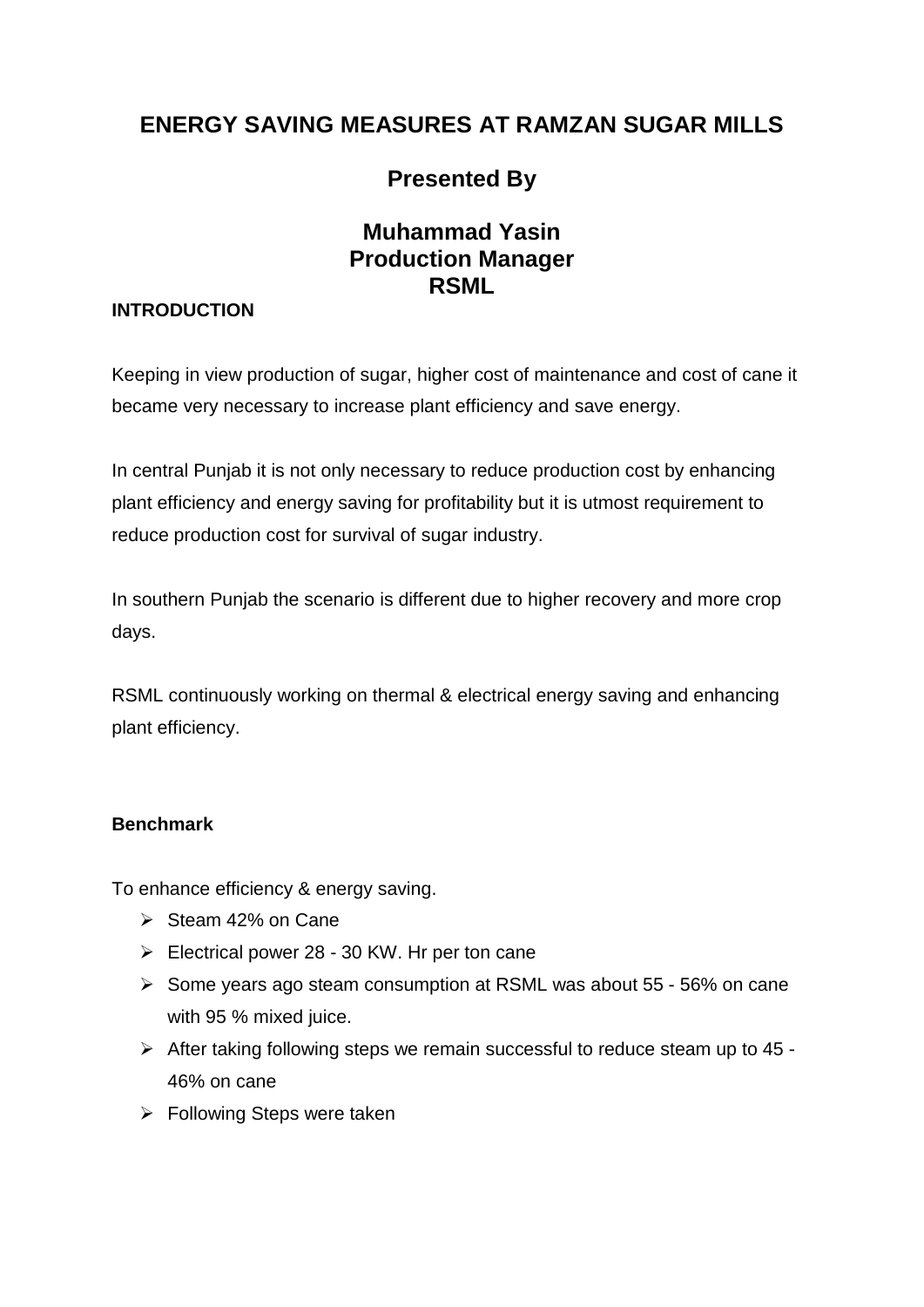### **Power Saving**

- $\triangleright$  Installation of Automated Indian Condensers
- $\triangleright$  Installation of VFD
- $\triangleright$  Replacement of cutters Steam Turbine

#### **Installation of Automatic Indian Condensers**

- $\triangleright$  Installation of automatic Indian Condensers, Spray and Injection pumps
- $\triangleright$  Saving of 1.2 MW of electric energy

## **Installation of VFD**

- $\triangleright$  Installation of VFD at cane carriers and all cart tippers and auto feeding system up to 1st Mill and VFDs on two boilers drive
- $\triangleright$  Saving of about 500 KW

#### **Replacement of Cutters Steam Turbine**

 $\triangleright$  Replacement of Cutters steam turbine with electric motors

#### **Steam Saving**

- $\triangleright$  Installation of FFEs
- $\triangleright$  Installation of DC heaters
- $\triangleright$  Vapour Line Juice heaters
- **► Condensate Heater**
- $\triangleright$  flash Cigar
- $\triangleright$  Molasses conditioner
- Hot water Radiator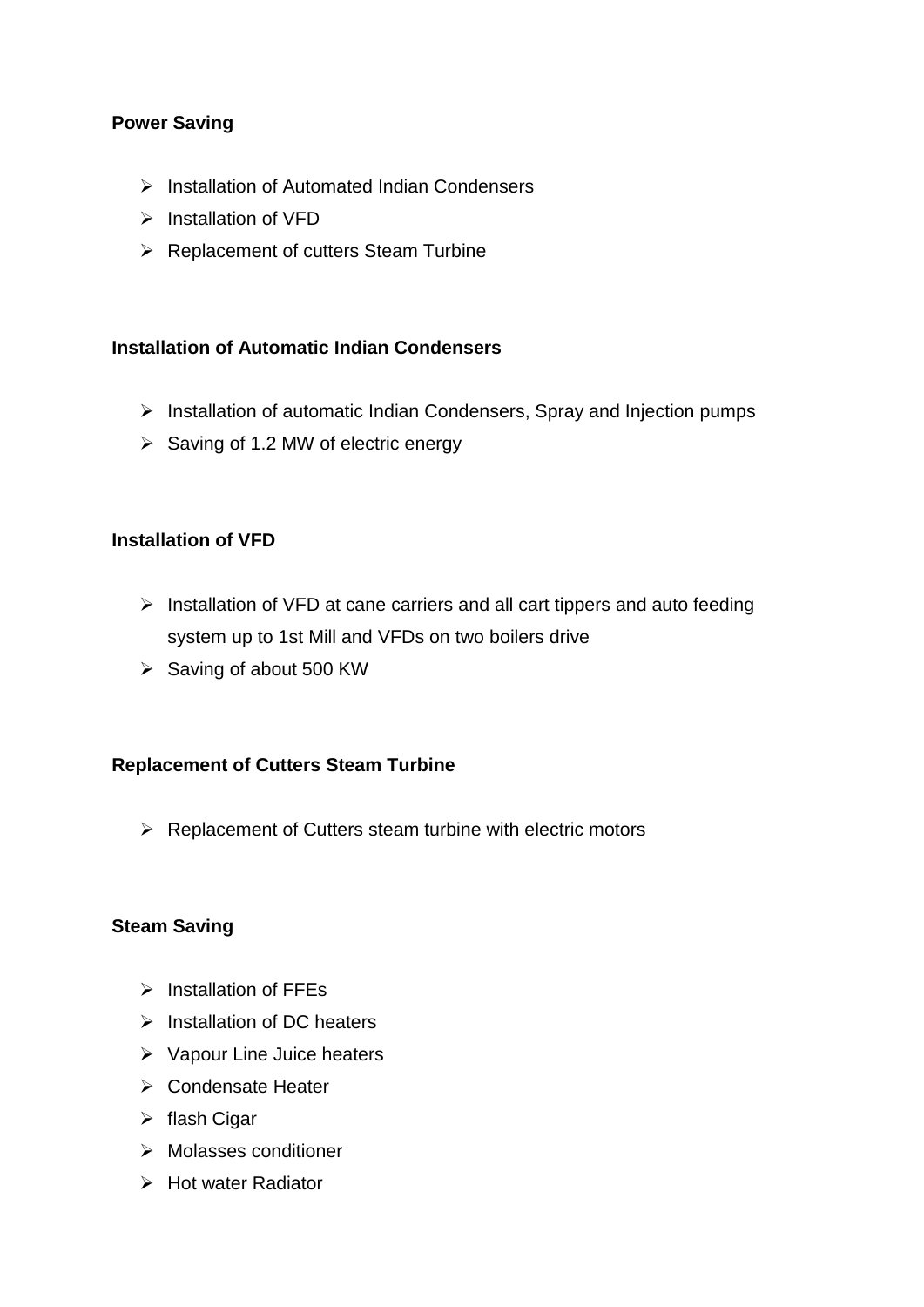> Minimum Usage of Steam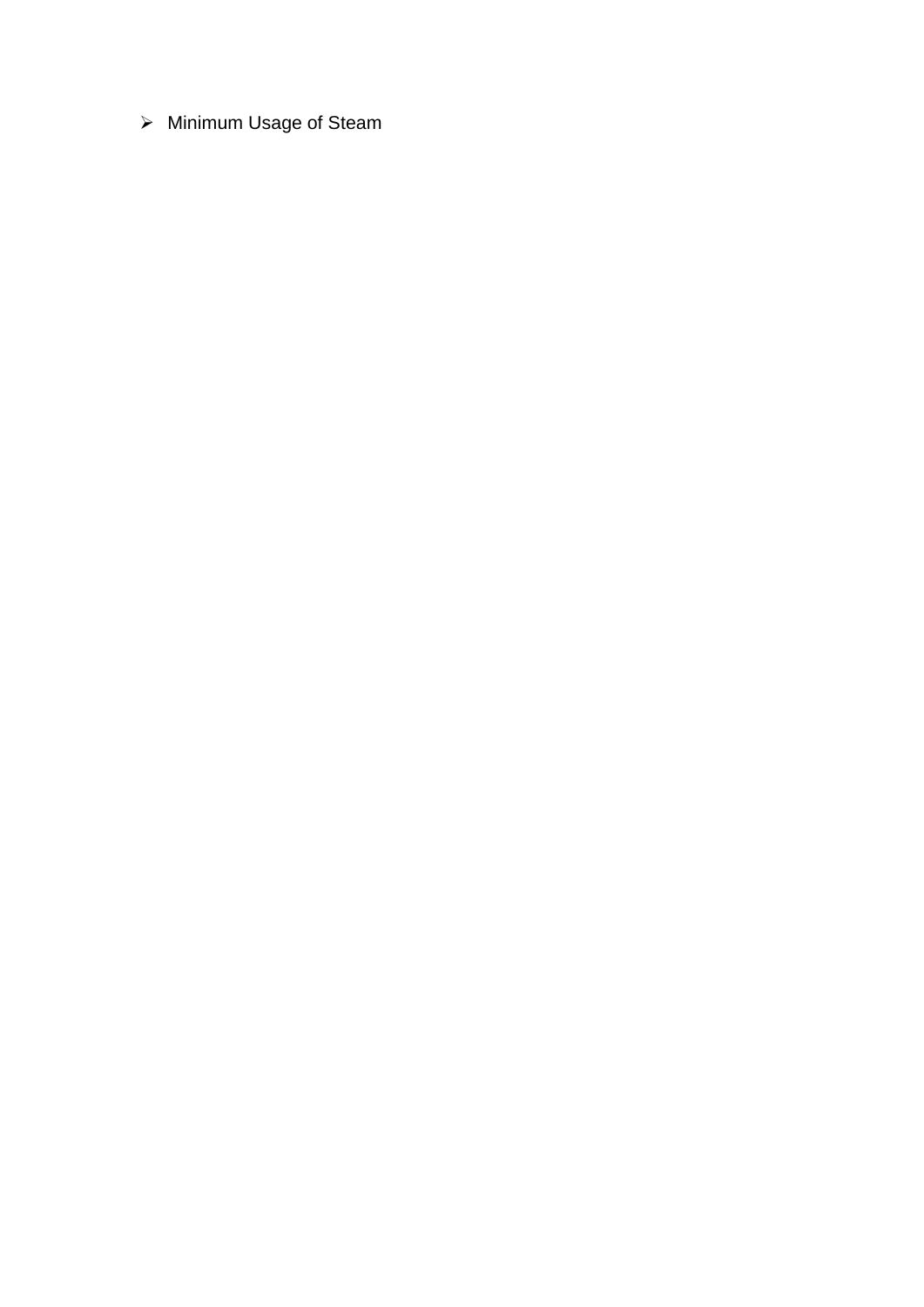#### **Installation of FFEs**

- $\triangleright$  Steam temperature 120C° to 125C°
- Vapour temperature 114C° to 115C°
- Lower ΔT
- $\triangleright$  Low inversion losses
- $\triangleright$  Higher heat transfer
- $\triangleright$  Higher temperature of steam condensate
- $\triangleright$  High density low thermal conductivity glass wool used for insulation of exhaust steam lines & FFEs

#### **Installation of DC Heaters**

- $\triangleright$  No cleaning required
- $\triangleright$  Better clarification
- $\triangleright$  High heat transfer coefficient
- $\triangleright$  Utilization of low temperature vapor
- Least Radiation Heat Losses

#### **Installation of Vapour Line Heaters**

- $\triangleright$  Steam saving
- $\triangleright$  Low temperature condensate for Mills house
- Eess vapor load at condenser
- $\triangleright$  Higher syrup brix

#### **Installation of Condensate Heater**

- $\triangleright$  Steam saving
- $\triangleright$  Low temperature condensate for Mills house
- $\triangleright$  Increases juice temperature up to 8 to 10 °C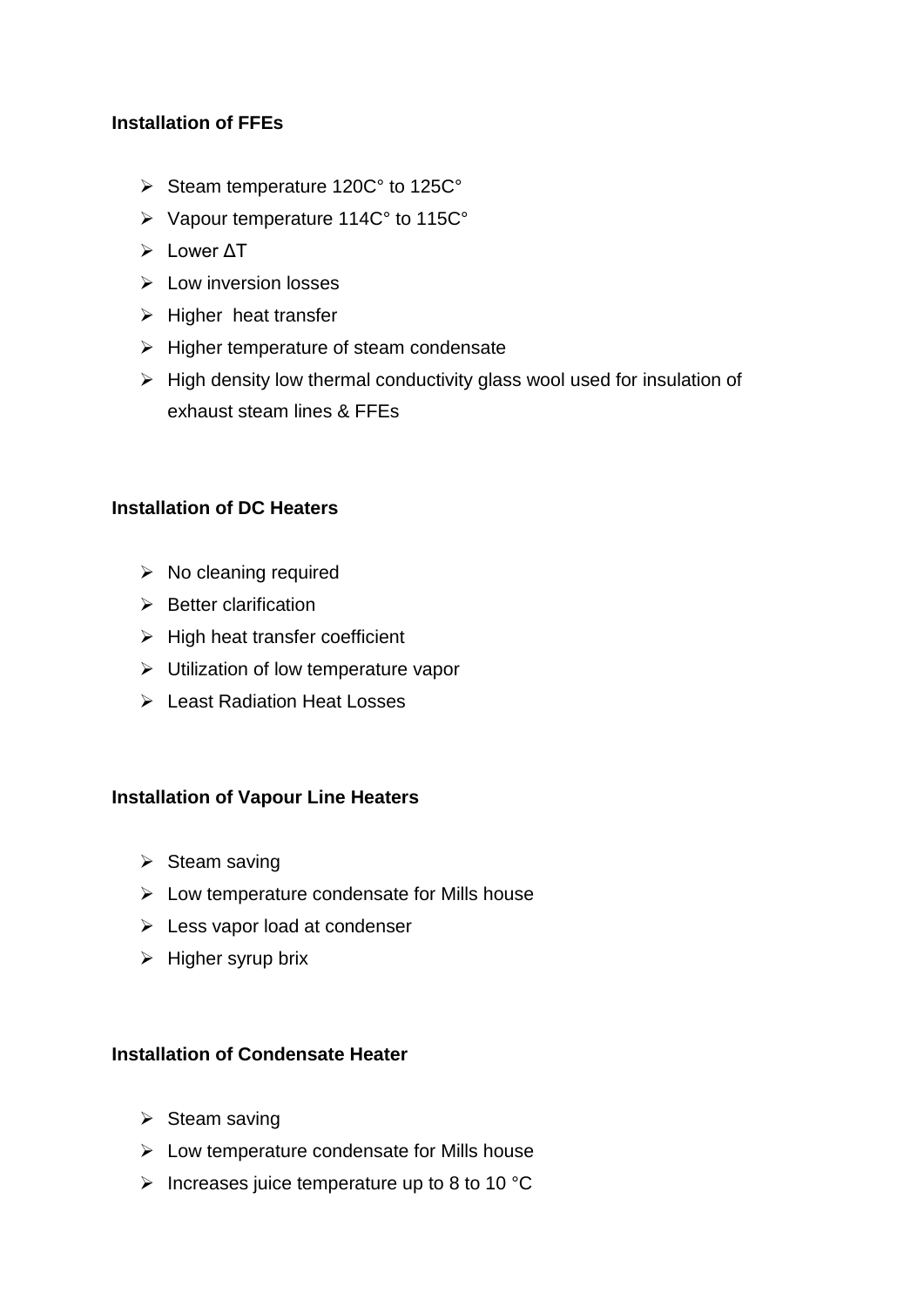### **Installation of Condensate Cigar**

- $\triangleright$  Recover heat from condensate resulting in steam economy
- $\triangleright$  Centralized Condensate Management system to eliminate multiple nos. of pumps Thus reducing power consumption
- $\triangleright$  Steam saving 0.6% on cane

#### **Installation of Hot water radiators**

- $\triangleright$  Utilization of heat of condensate water
- $\triangleright$  Saving of live steam
- $\triangleright$  Efficient in sugar drying

#### **Minimum Usage of Steam**

- $\triangleright$  For washing of pans exhaust steam and vapors are used
- $\triangleright$  High temperature condensate used for sugar remelter
- $\triangleright$  No use of washing steam at centrifugals
- $\geq 2^{nd}$  & 3<sup>rd</sup> vapours used at raw pans
- $\triangleright$  No steam used for juice heating
- $\geq 1^{st}$  vapour used at secondary heaters at 2<sup>nd</sup> stage

## **Conclusion**

These struggles, of course, resulted in plant efficiency with decrease in fuel consumption. A huge saving in bagasse, consequently, encourages for power generation, to resolve energy crises in the country and to enhance the asset value of the project too.